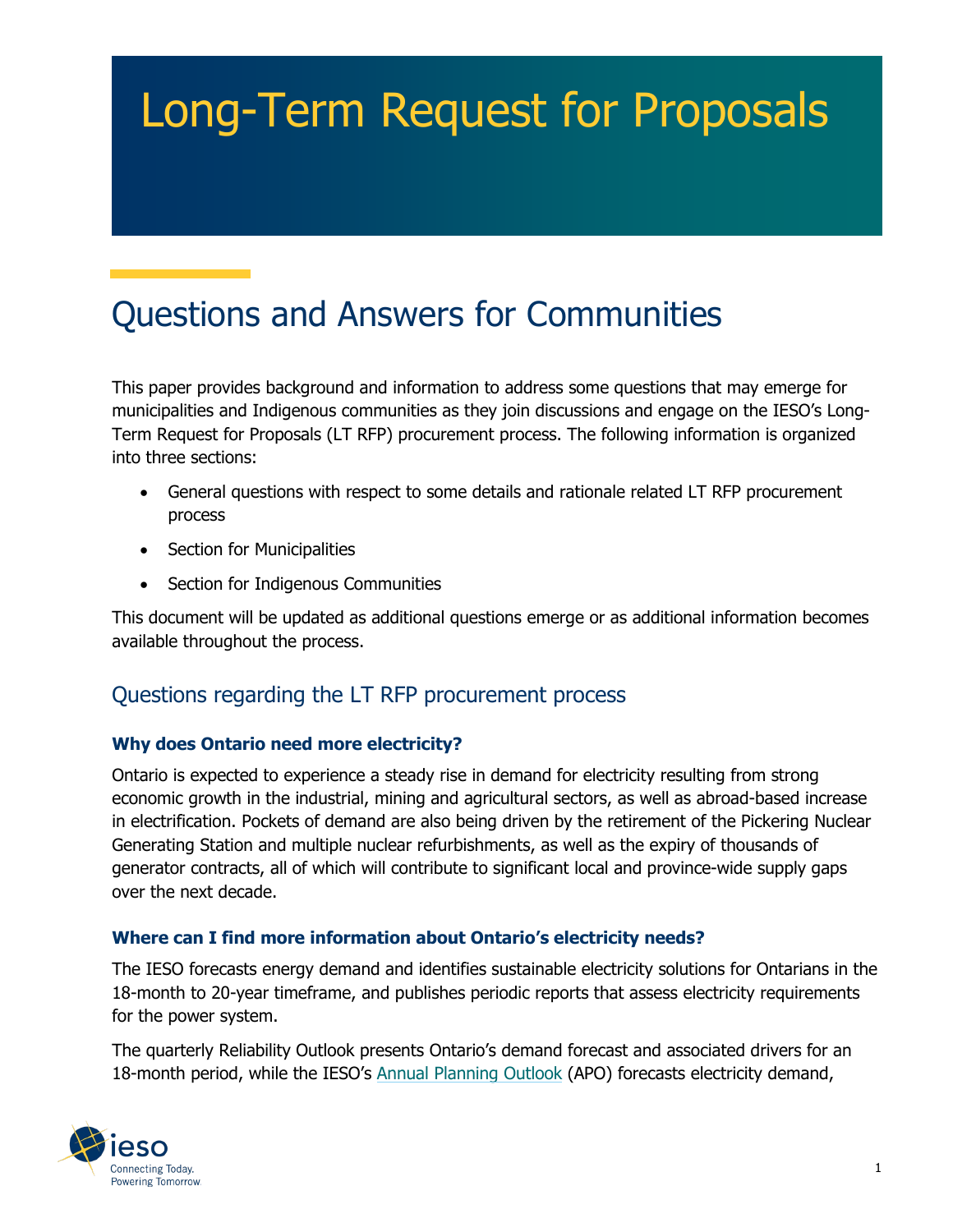assesses the reliability of the electricity system, identifies capacity and energy needs, and explores the province's ability to meet them over a 20-year timeframe.

The [Annual Acquisition Report](https://www.ieso.ca/en/Sector-Participants/Planning-and-Forecasting/Annual-Acquisition-Report) (AAR) translates planning and operational information into a series of acquisition requirements that signals anticipated targets and acquisition mechanisms to secure services to supply the province's needs over a variety of time frames.

Over time, the yearly publication of the Annual Planning Outlook and the AAR will provide the marketplace and its participants with predictable sources of information to understand Ontario's current and forecasted needs and the proposed activities to satisfy those needs. With readily available information, existing and potential market participants will be better positioned to make investment decisions about potential sources of supply.

#### **How will the IESO procure new resources to meet future electricity needs?**

The IESO has begun working with sector participants, municipalities and Indigenous communities to design the first long-term request for proposals (LT1 RFP), which will seek resources that will be in service no later than 2027 for a baseline 15-year commitment. An option for early in-service operations is also under development, referred to as the long-term expedited procurement process.

The process has begun with a Request for Qualifications to pre-qualify proponents that are capable of developing projects. Here's what it looks like:

#### **Long-Term Request for Qualifications** (LT RFO)

- Objective is to ensure that there are interested parties with the capability to develop projects, construct and operate facilities
- RFQ will focus on evaluating proponents based on their technical and/or development capability, experience working with Indigenous communities, and financial wherewithal
- Only qualified proponents under the RFQ will be eligible to participate in the RFP stages



#### **Where will new resources be built?**

The procurement will acquire facilities to help meet both provincial and regional needs. To support existing regional needs, the IESO will incent resources to locate in areas of highest need, such as southern Ontario, specifically, in areas around the Greater Toronto Area (GTA), and in the southwest part of the province.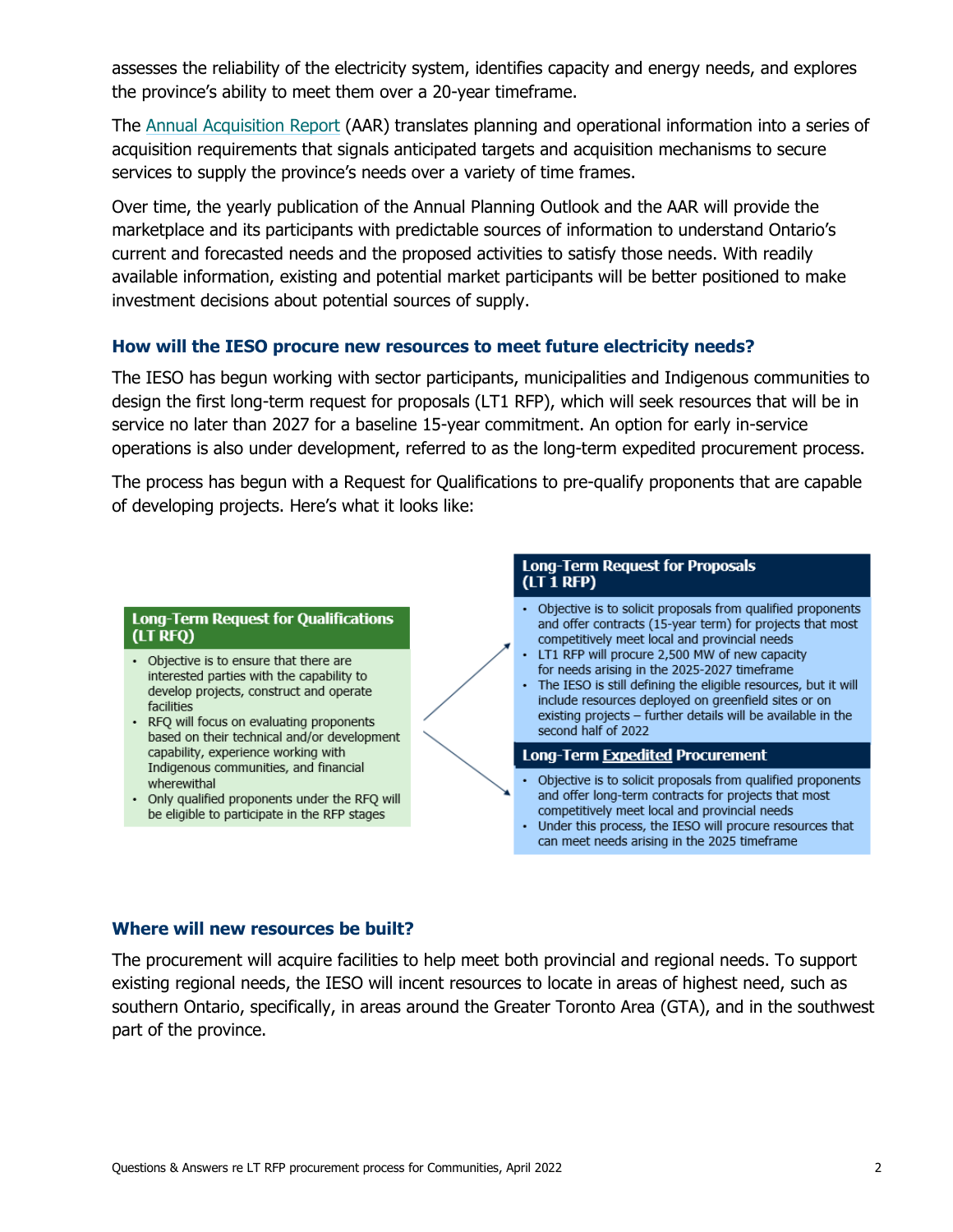#### **What type of new resources will be built?**

The IESO has outlined what the technical requirements are for resources participating in the procurements but is agnostic as to resource type. Should a policy decision be made that would limit any technology, the IESO will communicate that publicly.

The IESO expects a variety of new resources to compete in the LT1 RFP, such as storage resources that could be co-located at existing renewable projects. Through additional mechanisms, the IESO also expects proponents to propose upgrades and expansions to existing facilities.

#### **Will natural gas plants be considered in the selection process?**

At the request of the Minister of Energy, the IESO is evaluating a moratorium on the procurement of new natural gas generating stations and developing an achievable pathway, in terms of cost, operability and timing, to decarbonize the electricity system. This report will be released later this year and will support future decision making on the future of Ontario's electricity system.

The LT RFP is a technology agnostic procurement. The IESO has outlined what the technical requirements are for resources participating in the procurements. The Request for Qualifications (RFQ) process associated with this procurement will provide more insights as to the types of projects to be brought forward. Should a policy decision be made that would limit any technology, the IESO will communicate that publicly.

| <b>Time Period</b>                               | Procurement              | <b>Potential Touchpoints</b>                                                                                                                                                                                                                                                                                                |
|--------------------------------------------------|--------------------------|-----------------------------------------------------------------------------------------------------------------------------------------------------------------------------------------------------------------------------------------------------------------------------------------------------------------------------|
| April – October 2022<br>(Pre-Final RFP Release)  | Expedited<br>Procurement | Proponents qualified through the RFQ<br>process may choose to conduct early outreach to<br>communities in order to build awareness of<br>potential project(s), form relationships where<br>applicable and prepare for the RFP based on draft<br>RFP requirements. These activities may occur<br>prior to final RFP release. |
| April – December 2022<br>(Pre-Final RFP Release) | LT1 RFP                  |                                                                                                                                                                                                                                                                                                                             |
| October – November 2022<br>(RFP Open Period)     | Expedited<br>Procurement | During the RFP Open Period, communities can<br>expect intensive outreach and communication<br>from proponents. This may take the form of<br>requests for municipal council resolutions/Band<br>Council resolutions or outreach for formal<br>partnership formation (i.e., economic interest).                               |
| December 2022 - July 2023<br>(RFP Open Period)   | LT1 RFP                  |                                                                                                                                                                                                                                                                                                                             |
| January 2023 - 2025<br>and beyond                | Expedited<br>Procurement | Successful (contracted) proponents will engage<br>with communities as they develop their projects<br>and seek all associated permits and approvals.<br>Once facilities are built, proponents will continue<br>to engage with communities over the life of their<br>facilities.                                              |
| Fall 2023 - 2025/27<br>and beyond                | LT1 RFP                  |                                                                                                                                                                                                                                                                                                                             |

#### **What touchpoints can I expect with proponents in this procurement and when?**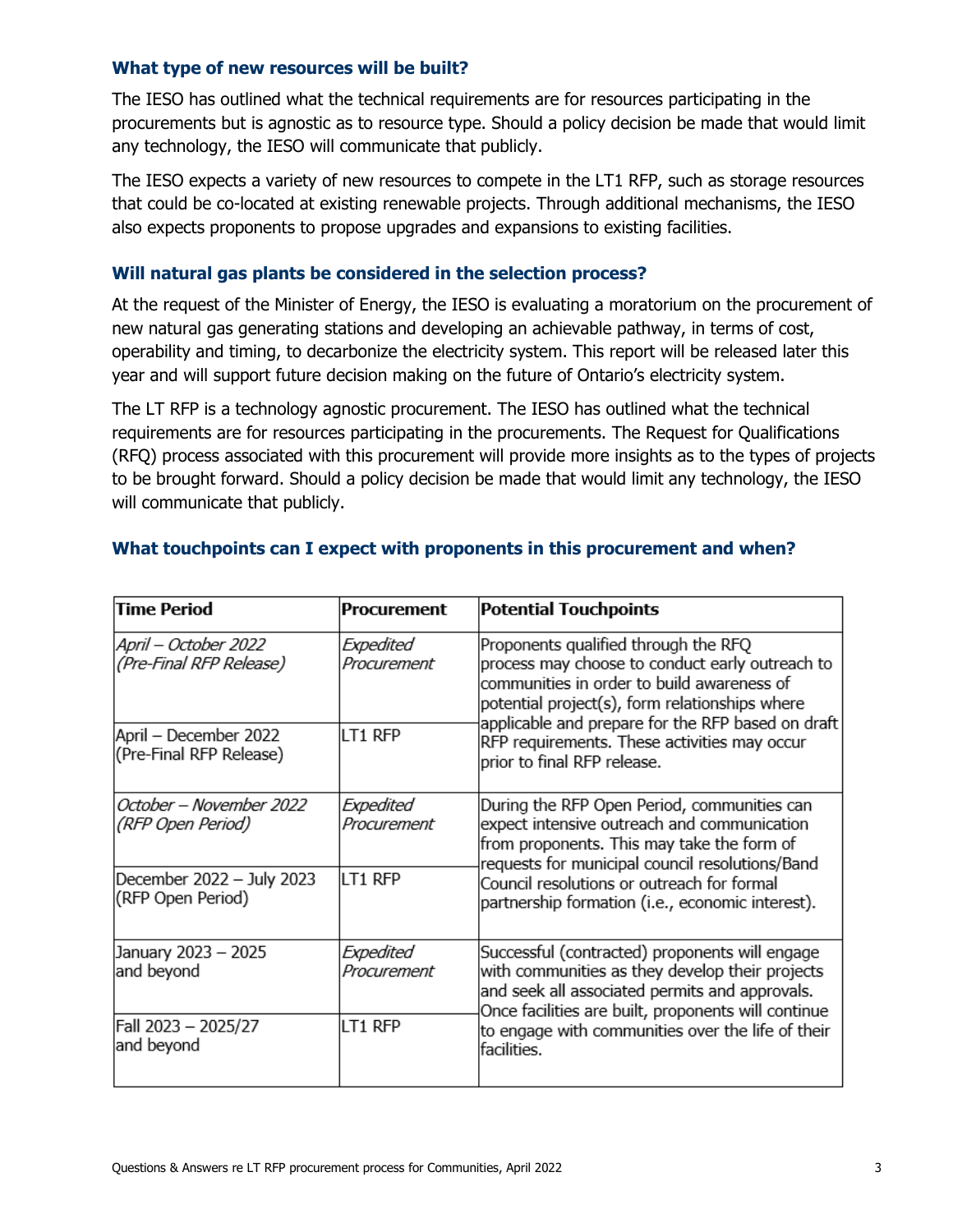#### **How will this work align with my Community Energy Plan?**

Ontario needs all existing supply and new electricity supply this decade to support economic growth and decarbonization efforts.

The LT RFP opens the door to new possibilities for Ontario's electricity sector, in part by providing certainty and clarity for proponents needing lead time for investment. Newer forms of supply competing to provide reliability to the system will increase the diversity of the provincial supply mix and create opportunities for non-emitting resources.

The IESO will be engaging throughout 2022 with communities, Indigenous Peoples, and industry stakeholders as it moves forward with plans to acquire new supply and ensure the provincial grid is reliable and affordable. Creating a broader understanding of the needs and options available to meet those needs requires community input and involvement.

#### **How will the IESO's engagement with Indigenous communities and municipalities be structured?**

In addition to engaging regularly with energy sector participants, the IESO will rely on input through outreach, engagement, and information sharing to groups and communities outside the energy sector.

Indigenous communities and municipalities can expect to be engaged throughout this initiative in the following three phases:

- Phase  $1 -$  Informing (awareness building)
- Phase 2 Engage (engagement/feedback)
- Phase 3 Support (in RFP process/developer inquiries)

For more information visit the dedicated [LT RFP community engagement webpage.](https://www.ieso.ca/en/Sector-Participants/Engagement-Initiatives/Engagements/Long-Term-RFP-Community-Engagement)

### Section for Municipalities

#### **What roles can municipalities expect to play in the procurement process?**

Communities are playing a growing role in the province's rapidly shifting electricity landscape. During the procurement process municipalities may:

- Receive inquiries from developers about potential site locations
- Be directly involved in applicable approvals processes (i.e. siting and permitting)
- Be informed of community meetings held by project developers
- Receive inquiries from community members
- Receive information from the IESO to understand the process, their role, timelines, and opportunities for input in procurement design

#### **Do I have a say of what resources can be built in my municipality?**

Your support will not only help ensure Ontarians have access to electricity where and when they need it, it will keep our economy powering forward into the future.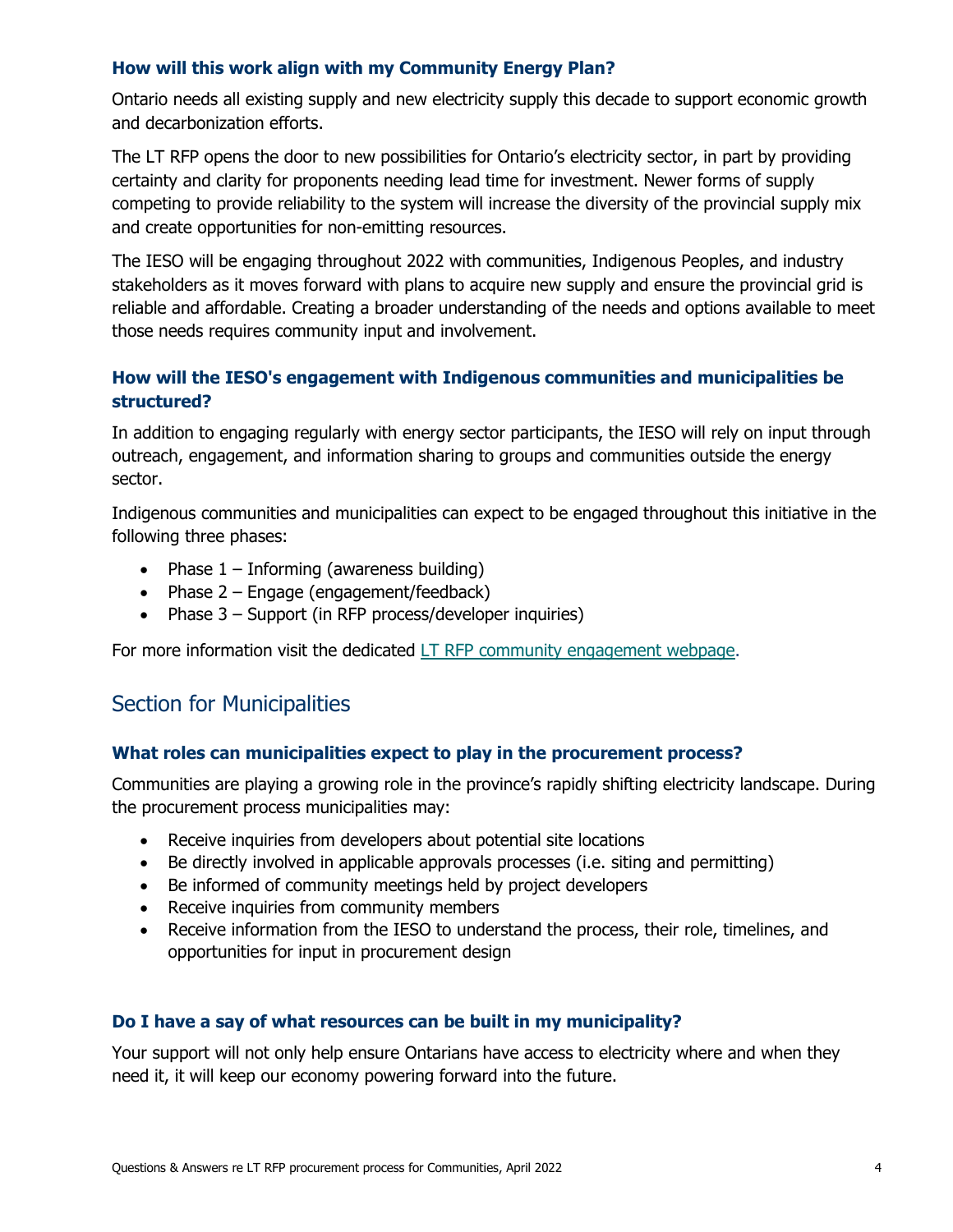The Ontario government's Green Energy Repeal Act in 2018 restored municipal authority over siting renewable energy projects and made municipalities full partners in the future of Ontario's electricity system.

The IESO has outlined the areas in which we see the need for new resources – southwestern Ontario, Toronto and east of Toronto are the areas where we are incenting resources to locate. The IESO's evaluation process considers factors that largely measure project maturity and risk, beyond the price evaluation process. The IESO has generally required proponents to demonstrate sufficient community engagement in their proposals. The IESO has also provided incentives for projects that demonstrate municipal or Indigenous community support and involvement. These are however, just some of many considerations in the evaluation process. Municipalities will have the ability to work with the project proponents through regulatory and permitting processes (e.g., site planning, zoning, municipal approvals).

#### **How will my comments be incorporated into the decision-making process?**

Comments provided will be used to inform the design of the IESO outreach and engagement activities, and supporting materials that will be shared with communities. Feedback received will also be considered into the [broader LT RFP engagement process](https://www.ieso.ca/en/Sector-Participants/Engagement-Initiatives/Engagements/Long-Term-RFP#:%7E:text=The%20Long-Term%20RFP%20engagement%20plan%20outlines%20the%20objectives%2C,to%20review%20and%20updates%20as%20the%20process%20evolves.?msclkid=480a6296b1fb11ecb7b9832b63932ce7) that is underway now, in particular for the design of the RFP and contract. The final RFP is targeted to be posted in December 2022.

All stakeholder questions and comments during engagement sessions will be recorded by the IESO and used to refine the design of the procurements. Stakeholders are encouraged to also submit any questions and comments in writing after the sessions in order to ensure that they are captured accurately.

With respect to the decision-making process, or the evaluation of projects, the IESO will outline the evaluation process in the procurement documents and will have a Fairness Advisor overseeing the process.

#### **When should I expect proponents to reach out to my municipality?**

Potential proponents are being encouraged to engage with municipal councils early on in the development process. We are anticipating that the months leading up to the proposal submission deadline generally will generate the most activity for communities and regulatory bodies.

#### **Who can we contact at the IESO with follow-up questions?**

We encourage all municipalities to actively participate in our stakeholder engagement activities, including our dedicated webpage with Q&As, webinars, and other resources. You may email questions to [communityengagement@ieso.ca](mailto:communityengagement@ieso.ca)

## Section for Indigenous Communities

#### **What can Indigenous communities anticipate with respect to LT RFP?**

Indigenous communities will be critical to the success of the procurement as they may be directly involved in the process, develop or partner on projects, and could be the host of a new facility. Indigenous communities can expect to: